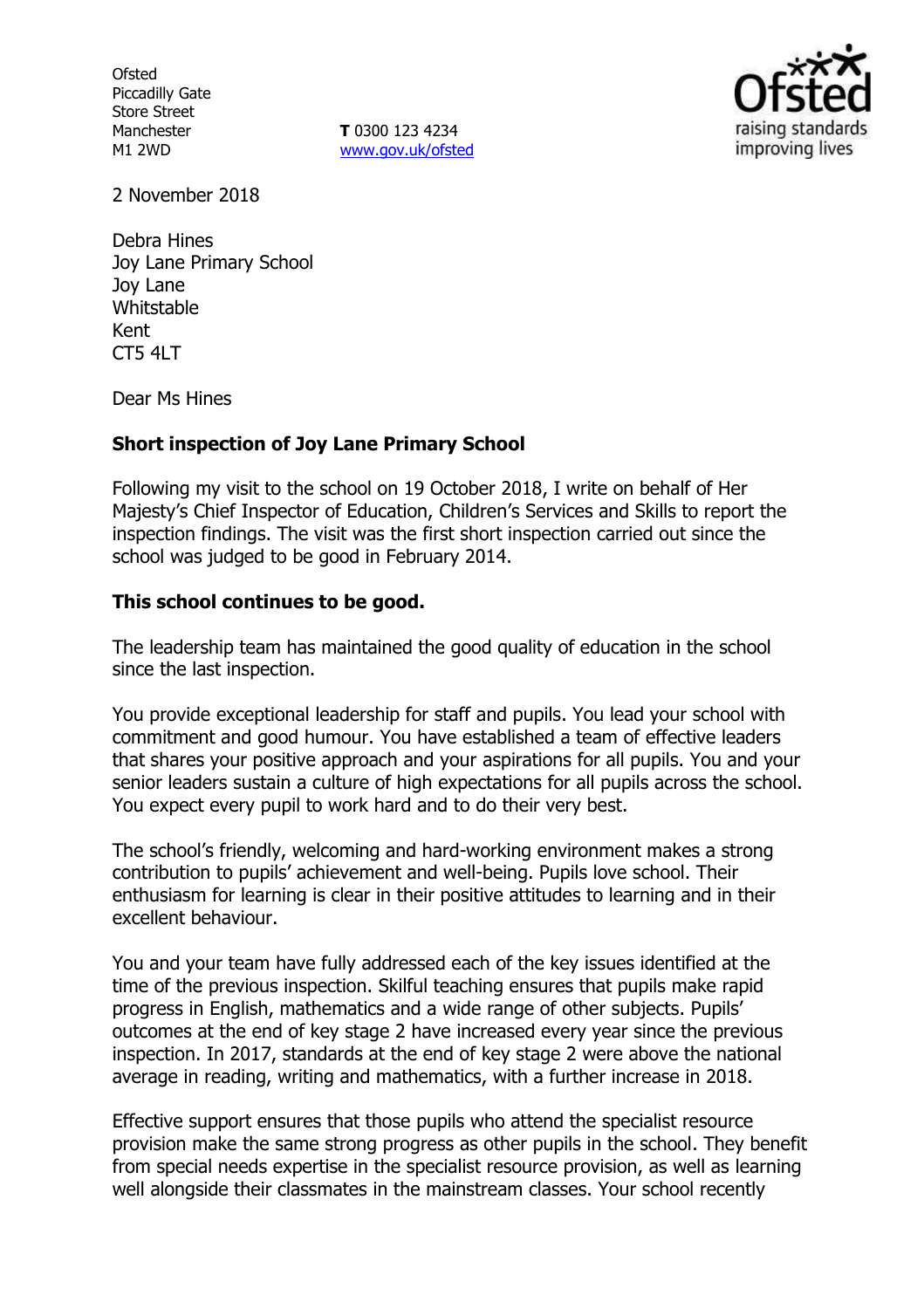

achieved recognition as an 'Inclusion Quality Mark Flagship School', a fitting testimony to your success in ensuring that all pupils achieve well and play an active part in school life.

Teaching assistants make a valuable contribution to pupils' learning. Good-quality training ensures that teaching assistants are knowledgeable about supporting pupils' personal and academic progress. They work confidently and successfully alongside teachers.

Parents' views of the school have improved substantially since the previous inspection. Parents are highly complementary about the school's work and are confident that their children are learning well.

Leaders have established clear and reliable communication routes since the previous inspection. As a result, parents are better informed about school life, and clearer about their children's progress, than was the case at the time of the previous inspection.

You and your leadership team have an accurate view of the school's strengths and development needs. For example, you have rightly identified small variations in pupils' progress in writing as they move up through the school. You have already put appropriate plans in place to address this aspect of the school's work, focusing on making sure that pupils complete consistently high-quality written work across the curriculum.

## **Safeguarding is effective.**

You and your team give pupils' safety and well-being an appropriately high priority. You respond swiftly and robustly to any concerns about pupils' safety, liaising effectively with the local authority and with other agencies, including children's services. You and your team make sure that the school is tidy, attractive and well organised. As a result, pupils are able to work and play safely.

Caring and respectful relationships throughout the school ensure that pupils feel safe and valued. Pupils feel comfortable talking to their teachers about any concerns. They say that any problems are sorted out quickly. Parents are equally positive about their children's safety.

You ensure that safeguarding policies and procedures are clearly understood, fit for purpose and followed consistently. You provide good-quality training for staff and governors so that all are clear about their roles and responsibilities.

## **Inspection findings**

■ During this inspection, I focused particularly on: pupils' attendance; the quality of teaching during early years; disadvantaged pupils' progress; and the quality of teaching and learning across the curriculum.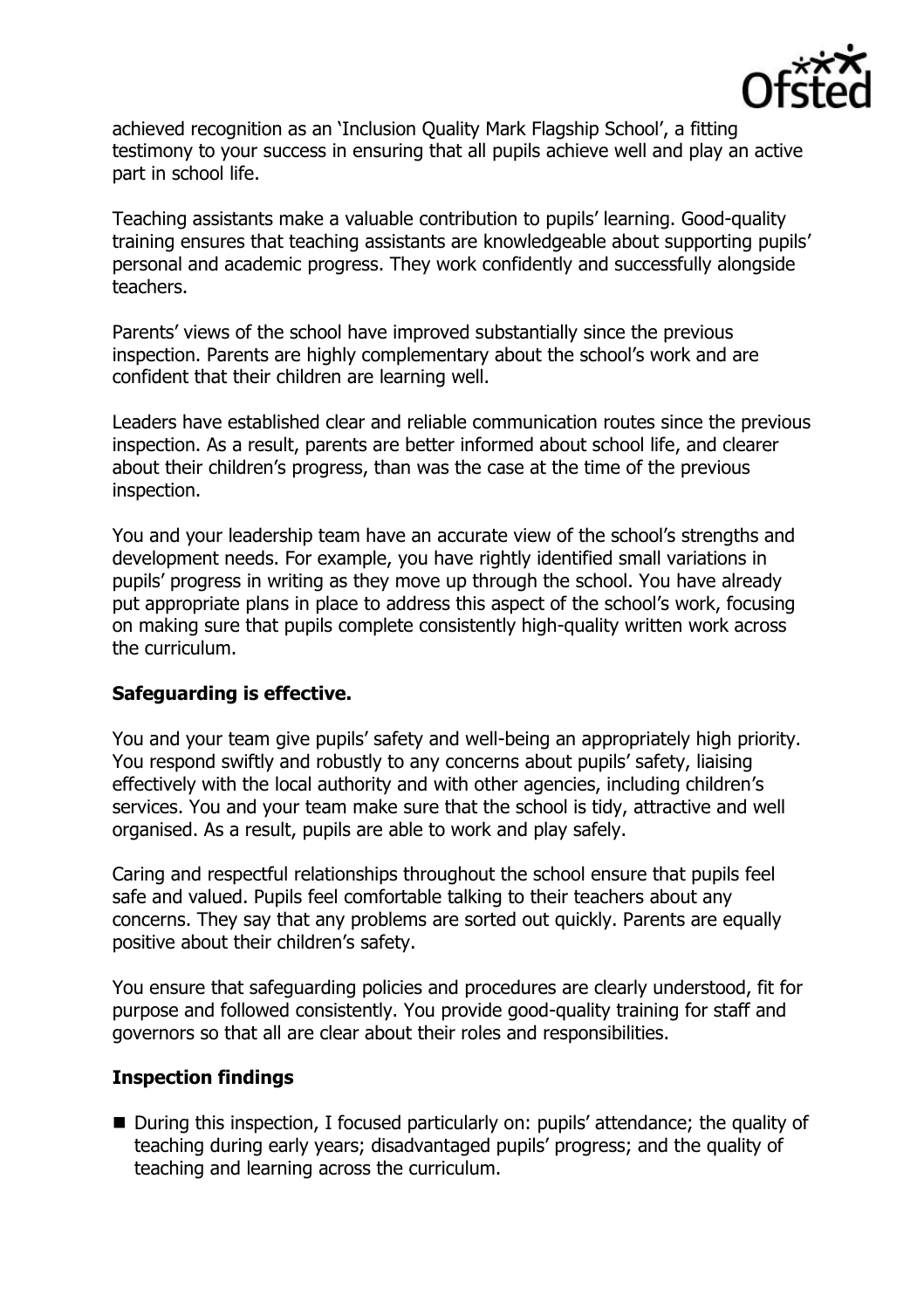

- Leaders have developed robust procedures for checking and supporting pupils' attendance. They keep a close eye on individual pupils' attendance as well as monitoring attendance across the school as a whole. Leaders work closely and constructively with parents and agencies to encourage regular attendance.
- Leaders' continuous focus on ensuring that all pupils attend well has ensured steady improvement in pupils' attendance since the previous inspection. As a result, attendance rates in 2017 were much closer to the national average than in previous years, with further improvement in attendance rates in 2018. Leaders, however, are not complacent. They rightly recognise the importance of sustaining and building on the successes of recent years so that pupils achieve as well as they should throughout the school. Leaders will not be satisfied until all pupils, including disadvantaged pupils, attend regularly.
- Strong leadership and teaching during early years ensure that children make rapid progress and flourish, both personally and academically. As a result, children are very well prepared for the next stage of their learning by the end of Reception Year.
- Early years leaders responded swiftly and effectively to a dip in outcomes at the end of Reception Year in 2017, when the proportion of children achieving a good level of development dipped to below the national average. As a result, outcomes recovered fully in 2018.
- Stimulating and engaging teaching during early years capitalises and builds on children's curiosity about the world. For example, during the inspection, children were engrossed in exploring a wide range of activities in the outdoor area. They shared ideas with each other about how to complete tricky tasks while mastering new skills. Children concentrated equally well in the classrooms. For example, they listened intently while their teachers read a story, and they contributed enthusiastically when their teachers asked questions about what might happen next in the story.
- Leaders make good use of pupil premium funding to ensure that disadvantaged pupils learn well. For example, teaching assistants provide knowledgeable and perceptive support for pupils during lessons, so that pupils develop personal and learning skills. As a result, disadvantaged pupils make considerable gains in their learning, particularly in reading and mathematics. However, as with other groups, disadvantaged pupils' outcomes in writing are not as strong as outcomes in reading and mathematics.
- The school's broad and rich curriculum gives pupils plenty of opportunities to develop personal interests and to excel in particular subjects. The school year is punctuated by numerous events, trips and visits which bring learning to life and make a strong contribution to pupils' enjoyment of school.
- **Pupils learn well across a range of subjects, including history, geography, art and** religious education. The school's well-established science curriculum ensures that pupils develop a good scientific knowledge and understanding. An increased focus on developing pupils' scientific skills during the past year has strengthened pupils' understanding of how to complete experiments, including predicting outcomes, developing hypotheses and using results to draw conclusions.